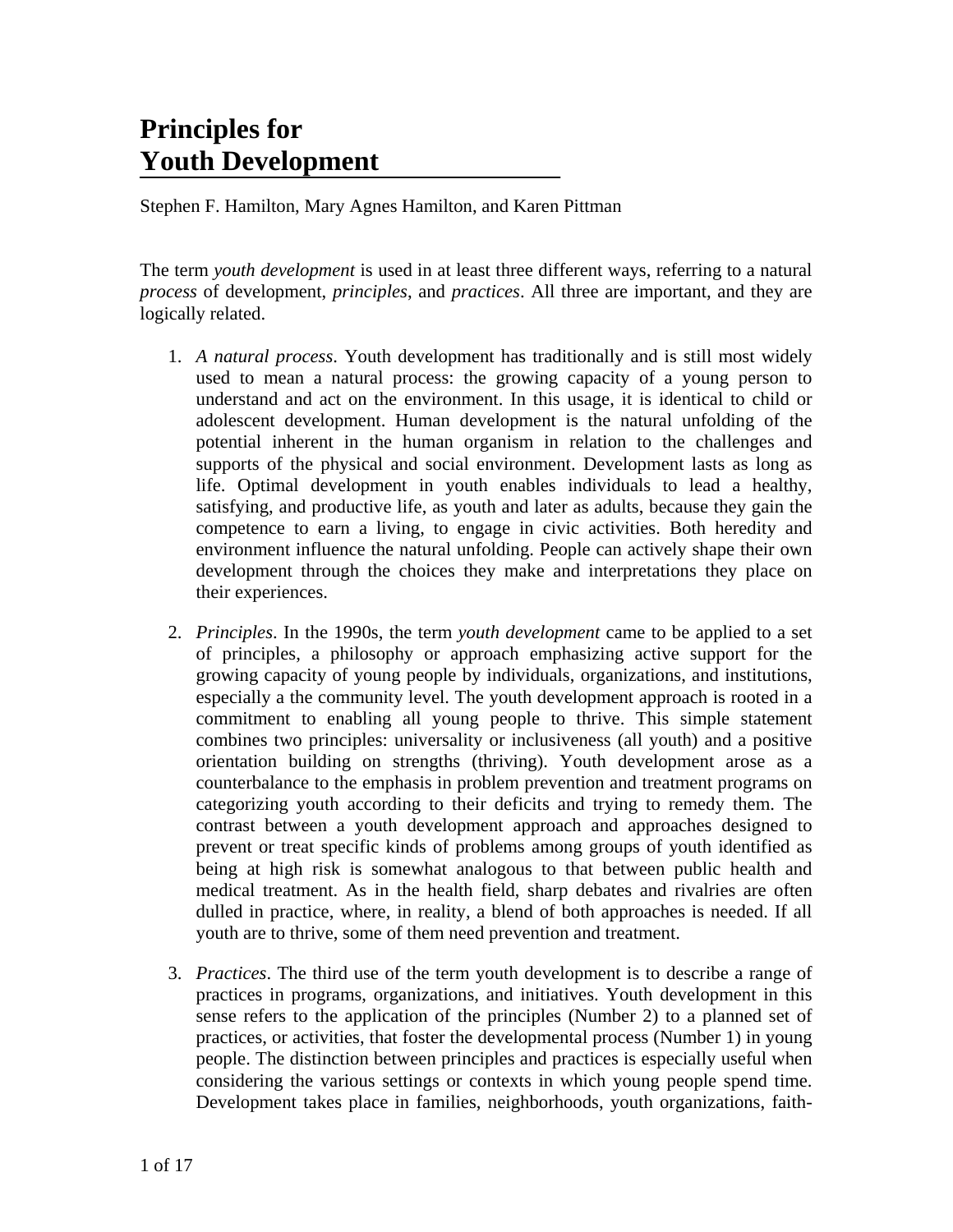based organizations, schools, and a multitude of other places, including cyberspace. Although the specific practices that adults use to create and sustain such opportunities differ across settings, the principles are consistent.

In our terminology, programs, organizations, and initiatives are sequentially larger aggregations of practices. A program may be short-term or long-term. It may involve large or small numbers of youth. It is usually embedded in or sponsored by an organization. An organization is more enduring and has multiple components. Organizations typically engage youth in a range of different programs. For example, a youth in the East Oakland Youth Development Center (see Chapter 2 on youth organizations) might enroll in their arts, employment, and/or physical development programs. By *initiative*, we mean a multifaceted collaborative effort to enlist the broadest possible set of people and organizations in making communities more conducive to youth development. Two initiatives, Beacons and New Futures Initiatives, are treated in the chapter on communities.

Youth development has also gained prominence as a movement (Pittman, Irby, & Ferber, 2000) serving as a unifying theme for a wide range of discussions and actions aimed at shaping policy as well as practice. *Policy*, a fourth "P," refers to a course of action adopted by an organization, especially a government. Youth development principles have informed policy at all levels of government (local, state, and national) and in a variety of different sectors or departments that include a focus on young people. We treat the policy arena throughout the volume because it is relevant to all chapters.

 We turn now to youth development as a process, followed by a discussion of the theoretical basis for some of the key youth development principles. We address practices only briefly in this introduction, because the chapters in Part I illustrate effective youth development practices across the range of settings youth inhabit.

## **The Process and Goals of Youth Development**

Development is a process, not a goal. People continue to develop throughout their lifetimes. Therefore, promoting youth development is an enduring, overarching purpose, not a goal that is ever finally achieved. John Dewy (1938) captured this quality by noting that the purpose of development is to enable a person to continue to develop. Viewing development in this way complicates the identification of goals. Rather than setting out concise measurable behaviors, developmental goals identify demands for growth. Progress, opposed to attainment, is the key (Kohlberg & Mayer, 1972).

 This circular quality of development makes it difficult to separate *goals* from *methods for achieving goals*. Goals and methods, ends and means, and process and product are intertwined. Because goal setting is such an important part of program planning, we will refer to developmental goals, recognizing that even though such goals are not always amendable to measurable outcomes or behavioral objectives, they can provide a helpful framework to guide action.

 Human qualities that we wish to promote can be described in multiple ways. A simple formulation is that development leads to the "Five Cs": competence, character, connections, confidence, and contribution (listed as caring and/or compassion in other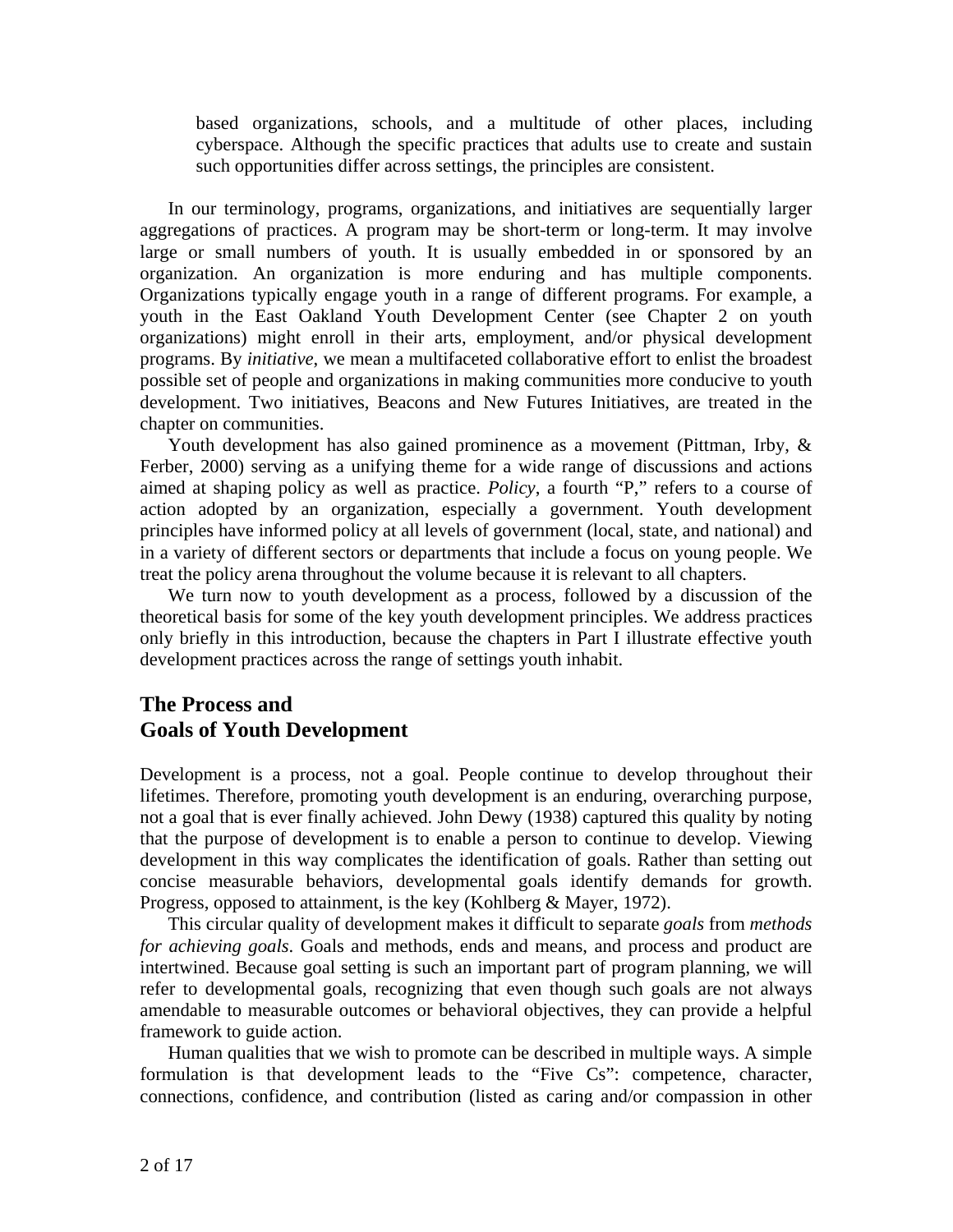formulations) (Pittman, Irby, Tolman, Yohalem, & Ferber, 2002). *Competence* includes knowledge and skills that enable a person to function more effectively to understand and act on the environment. Competence enables a person to accomplish what he or she intends, provided external circumstances are favorable, or to adapt to circumstances to achieve as much as possible. *Character* is what makes a person intend to do what is just, right, and good. *Connections* refer to social relations, especially with adults, but also with peers and with younger children. *Confidence* is the assuredness a person needs to act effectively. It enables a person to demonstrate and build competence and character in challenging situations. *Contribution* means that a person uses these other attributes not only for self-centered purposes but also to give to others.

 Notice that none of these developmental goals has an upper limit. One is never perfectly competent or of such high character that no further progress is needed. However, it is possible to get out of balance, especially with connections and confidence. We denigrate as a "social butterfly" a person who cares too much about superficial connections, especially when that person seems to sacrifice character, adopting whatever opinions or behaviors are popular. When confidence outruns competence, danger looms. We think of the "Five Cs" as logically linked. Competence and character are central. Young people gain competence and character by being connected with others; especially caring adults, and their competence and character in turn help them form new connections. Confidence flows from competence, and the two mutually reinforce each other. Finally, contributions demonstrate one's character and provide an outlet for competence. (These connections are discussed further in the chapter on work and service.)

 The "Five Cs" briefly summarizes the goals of youth development. They are useful as a quick mental checklist when thinking about what a particular program, organization, or initiative offers to youth. They can provide a focus for community-wide initiatives. However, each is broad enough to pose challenges when it comes to designing and evaluating programs. Programs might try to enhance the competence of young people in a multitude of ways and across a range of contexts or settings, making it difficult to know when progress occurs and what led to it. For program-planning purposes, a longer, finergrained analysis of the goals of development is needed.

 The Committee on Community-Level Programs for Youth, convened by the National Research Council and Institute of Medicine of the National Academy of Sciences, has provided an authoritative summation of the critical domains of youth development, adopting the terminology of *personal and social assets* (See Table 1.1). They categorized these assets as physical, intellectual, psychological and emotional, and social development.2

 Note that the term *asset* allows for the same ambiguity we have attributed to developmental goals. Assets are both desirable in themselves (think of cash and real estate) and useful in obtaining other desirable things that may themselves also be assets (buying artwork with cash, using real estate to secure a loan).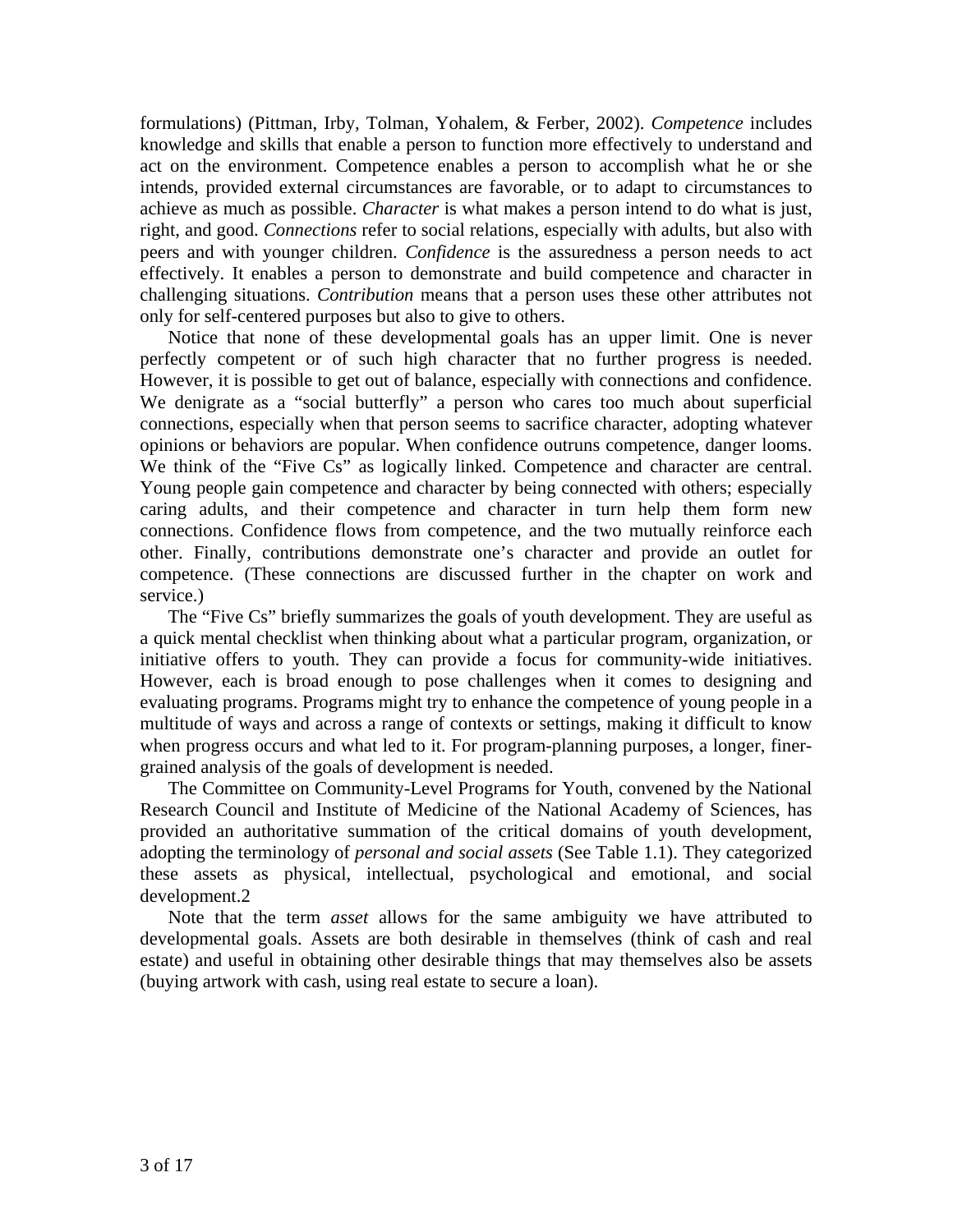Table 1.1

## **Personal and Social Assets That Facilitate Positive Youth Development**

### **Physical Development**

- Good health habits
- Good health risk management skills

### **Intellectual Development**

- Knowledge of essential life skills
- Knowledge of essential vocational skills
- School success
- Rational habits of mind-critical thinking and reasoning skills
- In-depth knowledge of more than one culture
- Good decision-making skills
- Knowledge of skills needed to navigate through multiple cultural contexts

#### **Psychological and Emotional Development**

- Good mental health, including positive self-regard
- Good emotional self-regulation skills
- Good coping skills
- Good conflict resolution skills
- Mastery motivation and positive achievement motivation
- Confidence in one's personal efficacy
- "Planfulness" planning for the future and future life events
- Sense of personal autonomy/responsibility for self
- Optimism coupled with realism
- Coherent and positive personal and social identity
- Pro-social and culturally sensitive values
- Spirituality or a sense of a "larger" purpose in life
- Strong moral character
- A commitment to good use of time

### **Social Development**

- Connectedness-perceived good relationships and trust with parents, peers an some other adults
- Sense of social place/integration-being connected and valued by larger social networks
- Attachment to pro-social/conventional institutions, such as school, church, non-school youth programs
- Ability to navigate in multiple cultural contexts
- Commitment to civic engagement

SOURCE: National Research Council and Institute of Medicine (2002, Box 3-1, pp. 74-75). Reprinted with permission from Community Programs to Promote Youth Development. ©2002 by the National Academy of Sciences, courtesy of the National Academies Press, Washington, D.C.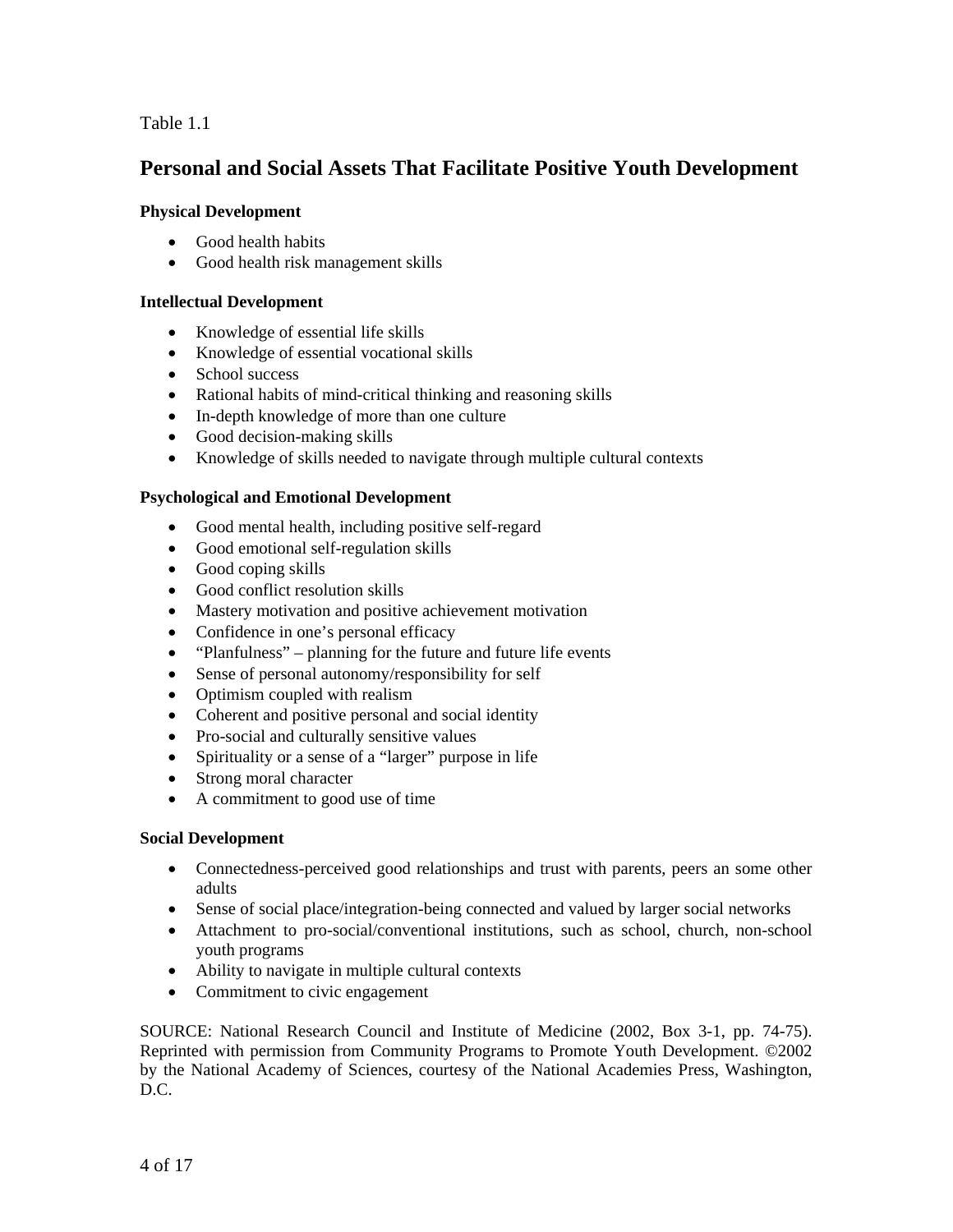If one adds *promote* or *increase* to each of the assets listed in the box, they serve well as a list of goals for youth development. The formulation by the Committee on Community-Level Programs for Youth of the key domains of youth development and the implied goals associated with each has several strengths. First, it represents a distillation of available research by distinguished scholars on the qualities of people who succeed by most standards. Second, it provides far more specific targets for youth development that the preceding abbreviated sets of goals. This fuller compilation aids both the design of programs and their evaluation. Third, this list is detailed enough that it distinguishes among and explicates some goals that are at best implicit in the briefer lists, notably, physical and mental health; knowledge, skills, and values that open one to multiple cultures; emotional self-regulation; and spirituality.

 On the other hand, a long, detailed set of goals may not necessarily help rally large numbers of people behind a community initiative or serve as a quick reminder of what programs are trying to accomplish. Thus, choosing which list of developmental goals to use depends on how it will be used rather than which one is "correct." The point of presenting both the "Five Cs" and the personal and social assets identified by the Committee on Community-Level Programs for Youth is precisely that they do not conflict. The second expands on and adds detail to the first. The longer list can provide a framework for helping different youth development programs and organizations identify both their unique contributions and the goals they share with others.

 The term *developmental assets* is most closely associated with the Search Institute (Benson, 1997), a not-for-profit organization that conducts research and provides materials, training, and technical assistance to organizations and communities. As pioneers in the youth development movement, the Search Institute found that they could motivate community-wide initiatives around 40 developmental assets (see Table 1.2). Half are external assets that exist to varying degrees in the settings young people inhabit and the people with whom they interact, including family support, safety, adult role models, and creative activities. The other 20 are internal assets that are attributes of young people themselves, such as school engagement, honesty, interpersonal competence, and sense of purpose.

 Comparing the Search Institute's list of internal assets with the list produced by the Committee on Community-Level Programs for Youth shows substantial overlap, especially when minor differences in wording are considered The Committee's list, as noted, has the authority of its eminent members and the National Academy of Sciences behind it, along with substantial documentation. The Search Institute has produced a volume substantiating its 40 assets with research, as well (Scales & Leffert, 1999). Therefore, youth development advocates may use either list with confidence. Although we believe a short list, especially the "Five Cs," may be most effective for rallying community support, the Search Institute has infused its 40 assets into community-wide initiatives. In one community, for example, a grocery store printed the list on shopping bags to remind citizens of what their youth need.

 The 40-asset framework is useful in illustrating the circular nature of developmental goals. The research cited indicates that "the more of these assets young people have, the less likely they are to engage in risky behavior…and the more likely they are to engage in positive behaviors" (Scales & Leffert, 1999, p. 7). But is it helpful to learn that youth who are more engaged in school get better grades? Are these really two different things,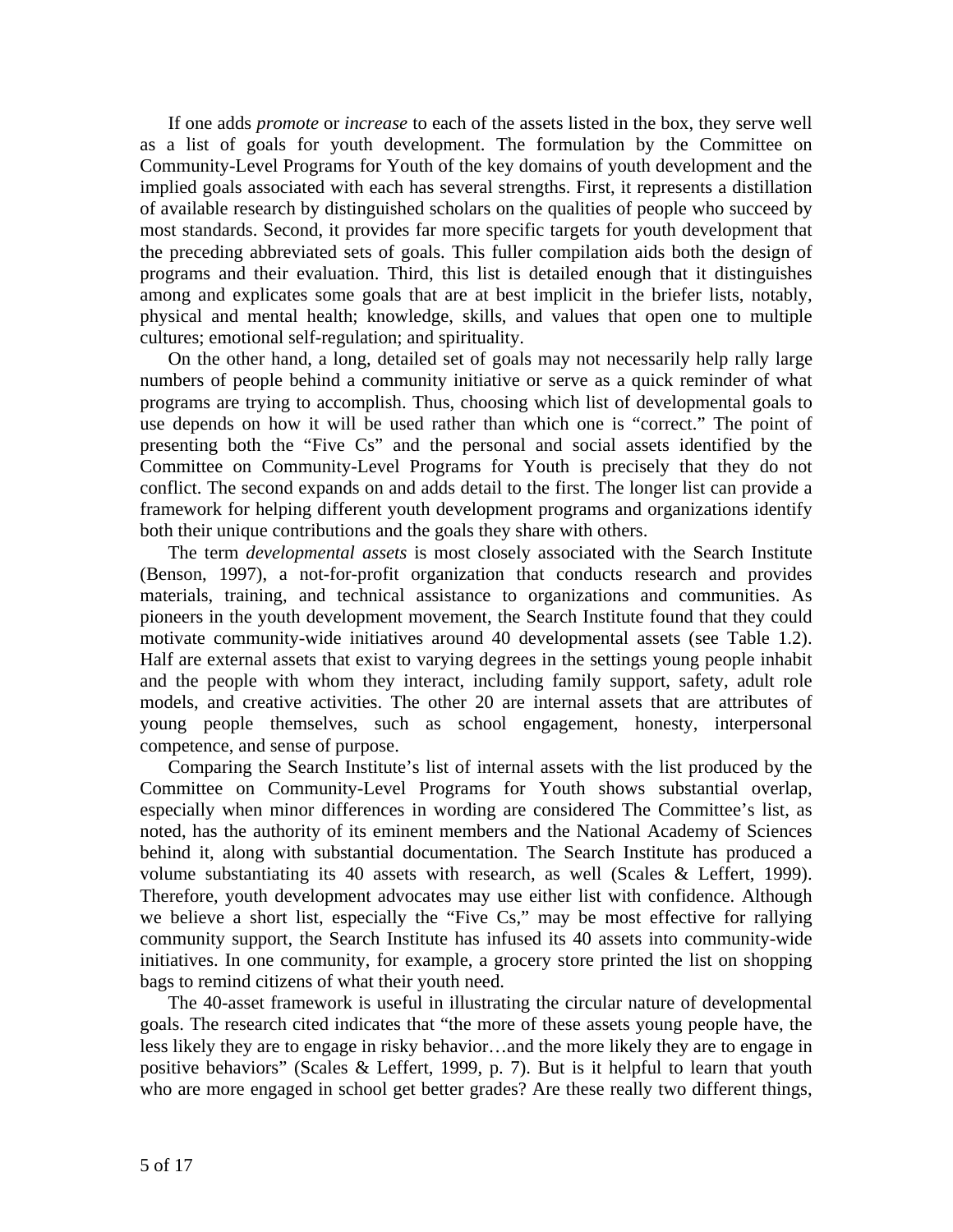one an input and the other an output? They appear to be reciprocally related: Students who do better in school are likely to feel more engaged. Distinguishing between what is cause and what is effect muddies discussions about outcomes, which makes goal setting difficult. Perhaps part of the appeal of the asset construct is precisely that we value assets for themselves as well as for their correlation with other desired behaviors and states.

## **Principles for Promoting Youth Development**

Calling attention to the usage of the term *youth development* to designate a set of principles is easier than stating those principles precisely. To gain widespread support, any set of principles must be rather broad; specificity is likely to create disagreement. Moreover, as a term spreads, it acquires new meanings, not all of which are universally accepted or even compatible. The youth development principles we find most central and most useful for present purposes are those stated at the beginning of this chapter: the emphasis on a positive approach and universality, or the goal of all youth thriving; the importance of healthy relationships and challenging activities that endure and change over time; and engaging young people as participants, not merely recipients. Others would add to or restate some of the items on this list, but we believe it captures most of what is critical. The following pages provide a theoretical basis for these principles.

## **All Youth Thrive**

 The positive orientation is best understood in contrast to what has been the conventional problem focus of many programs for youth, especially those funded by the federal government. In her path breaking book *Adolescents at Risk*, Joy Dryfoos (1990) documented the division of federal funding and programs among four major types of problem behavior: teenage pregnancy, substance abuse, delinquency, and school failure. She pointed out that because each problem is the domain of a different federal agency and the source of categorical funding, local prevention and treatment programs mirror the federal structure. Each draws on funding from its own federal agency and applies it to trying to prevent or treat the designated problem in a targeted set of youth, typically those considered at risk of the problem. The system is so well established that each problem also has its own researchers and research literature. In addition to demonstrating a lack of connection among these different enterprises, Dryfoos went on to show that, according to the research in each one, the presumably separate problems and solutions were actually quite closely related. This insight illustrated how shortsighted it is to consider and try to alleviate youth problems (or any human problems) one-at-a-time. Drugs, alcohol, risky sexual behavior, delinquency, school failure, and other problems are best conceived as part of a "problem behavior syndrome" (Jessor & Jessor, 1977) that often has common roots and is best treated as a whole.

## *Building on Strengths*

 There is another consideration, too, which is that often the best way to solve problems is to build on strengths. This approach has been validated by research on resilient children, that is, children who grew up under conditions that usually lead to serious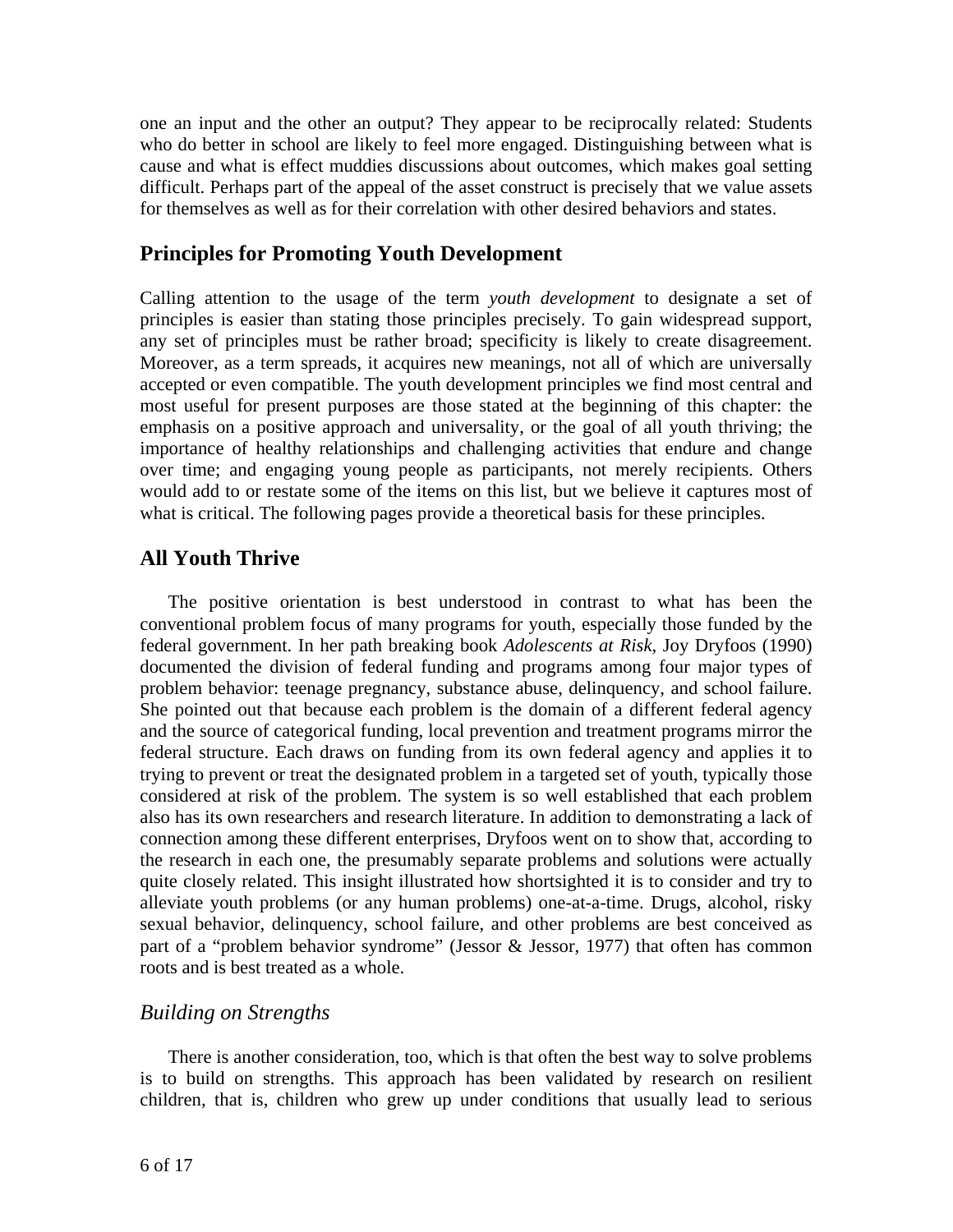problems but somehow managed to thrive. (See the treatment of this perspective in the juvenile justice chapter.) Among the drawbacks of emphasizing problems is the selffulfilling prophecy or labeling effect. When youth are selected participate in a program because they are at risk ore enmeshed in problem behavior, selection confirms their identity as troubled. Furthermore, being thrown together with others who are also stigmatized may unintentionally reinforce undesirable behavior. (See "deviancy training" in the peers chapter.)

### *Universality*

 The emphasis on a positive orientation is closely related to the principle of universality. If all youth need support in their development, then participating in a program is no longer stigmatizing. At one extreme, some would say that youth development programs can never be targeted to a defined group and can never engage problem behavior. We reject this extreme. The fact that all youth are developing and their development can be either enhanced or impeded by the opportunities available to them in their families, schools, and communities definitely does not mean that all youth need the same thing. One youth may need a chance to practice leadership skills, while another's most pressing need may be a safe place to spend the night. Applying the principles you youth development to the second youth means that providing a shelter for the night is necessary but not sufficient; he or she needs opportunities for growth as well.

## *Services, Supports, and Opportunities*

 The distinction among services, supports, and opportunities (Pittman et al., 2002) helps illustrate how a positive orientation and universality are consistent with the need for access to individualized treatment. Opportunities should be available to all. Opportunities-to learn, explore, play, express oneself-are, by definition, taken up voluntarily by a young person once they have been made available. This makes them both universal and individualized. The young person selects from among possibilities. Supports are also available to all. Supports include connections between a young person and others; mentoring is a good example. Services are provided for or administered to a young person. They include health care, housing, social services, compulsory schooling, and drug treatment. Most services are available, in principle, to anyone who needs them. Specific services are targeted, but the safety net of services is universal.

 The tension between a positive, universal approach and a more problem-focused, targeted approach is vividly represented in practice by two of the organizations that have done the most to apply and disseminate youth development: the Search Institute and the Social Development Research Group at the University of Washington, originators of Communities That Care. Communities That Care draws on a solid and growing base of research in prevention of youth risk behavior (Catalano, Berglund, Ryan, Lonczak, & Hawkins, 1998; Catalano & Hawkins, 1996; Developmental Research and Programs, Inc., 2000). A community that uses this approach begins by determining which youth problems are most prevalent relative to other communities and then selects a validated program, or programs, to reduce those problems. In contrast, the Search Institute helps communities to identify their assets and those of their youth and then to work together to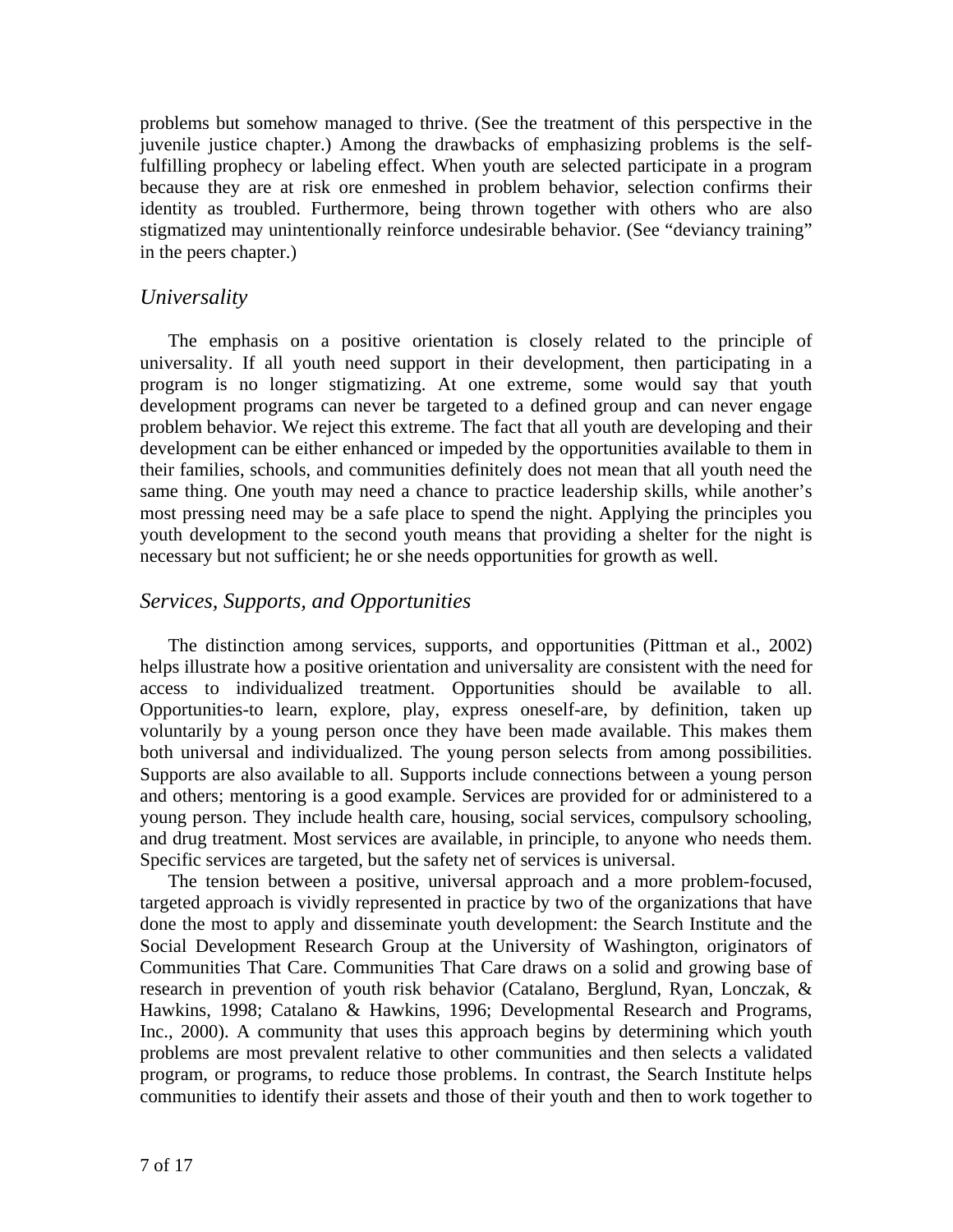build both. As a result, it is less prescriptive and less focused on problem identification and reduction. Although financial and other constrains often mean communities must choose between the two, we regard these frameworks as potentially complementary, addressing as the do different aspects of a comprehensive, community-wide youth development initiative (Whitlock & Hamilton, 2003).

### *Race, Ethnicity, Class, and Gender*

 Youth differ along other lines, too, in addition to the degree of risk they face or the level and type of problem behaviors they engage in. Most notably, they reflect the stratification of society in the United States according to race and ethnicity, social class, and gender. In general, the cultural backgrounds of European American youth and those with other backgrounds, especially African American and Latino, will differ, not totally, but enough to require attention. Yet the experience and meaning of being African American can vary dramatically from one young person to another, even within the same family. Therefore, prescriptions for action tailored to racial categories are of a little use. They are more likely to perpetuate stereotypes than to overcome them.

 As in illustration, many mentoring program staff believes that matching young people with adult mentors of their own race is critical. However, the most rigorous empirical test of that assumption, in the context of an experimental evaluation of Big Brothers/Big Sisters (Rhodes, Reddy, & Grossman, 2002) found no effect for race of mentor on the behavior of young people. The most persuasive post hoc explanation for the lack of difference is that racial matching probably matters a great deal for young people who are grappling with issues of racial identity and of how they cope in a racist society, but it may matter not at all for others who either have not yet begun to grapple with such issues or are doing so with some success in other venues, such as family, school, or religious organization.

 Gender is another powerful source of difference. Certainly, for some purposes and at some times, boys and girls need different opportunities and different treatment. But gender is not always primary. We have to be able to recognize and accommodate gender differences while recognizing in that sometimes gender is less important that race or class or age or simply interests and aspirations.

 Social class is another major category, closely associated with race and ethnicity, but not identical. Youth development in an impoverished community differs in important ways from youth development in an affluent one. The principles are the same, but the needs and strategies for meeting them may vary enormously. Sometimes, they vary in unexpected ways that test common assumptions about youth needs.

## **Challenging Activities and Supportive Relationships**

 Urie Bronfenbrenner's ecological perspective (Bronfenbrenner, 1979; Bronfenbrenner & Morris, 1998) provides a solid theoretical grounding for a range of youth development principles, in particular, the importance of engagement in challenging activities and supportive relationships, both of which endure and change over time. For Bronfenbrenner, development means growing competence. (Contrary to Dewey, who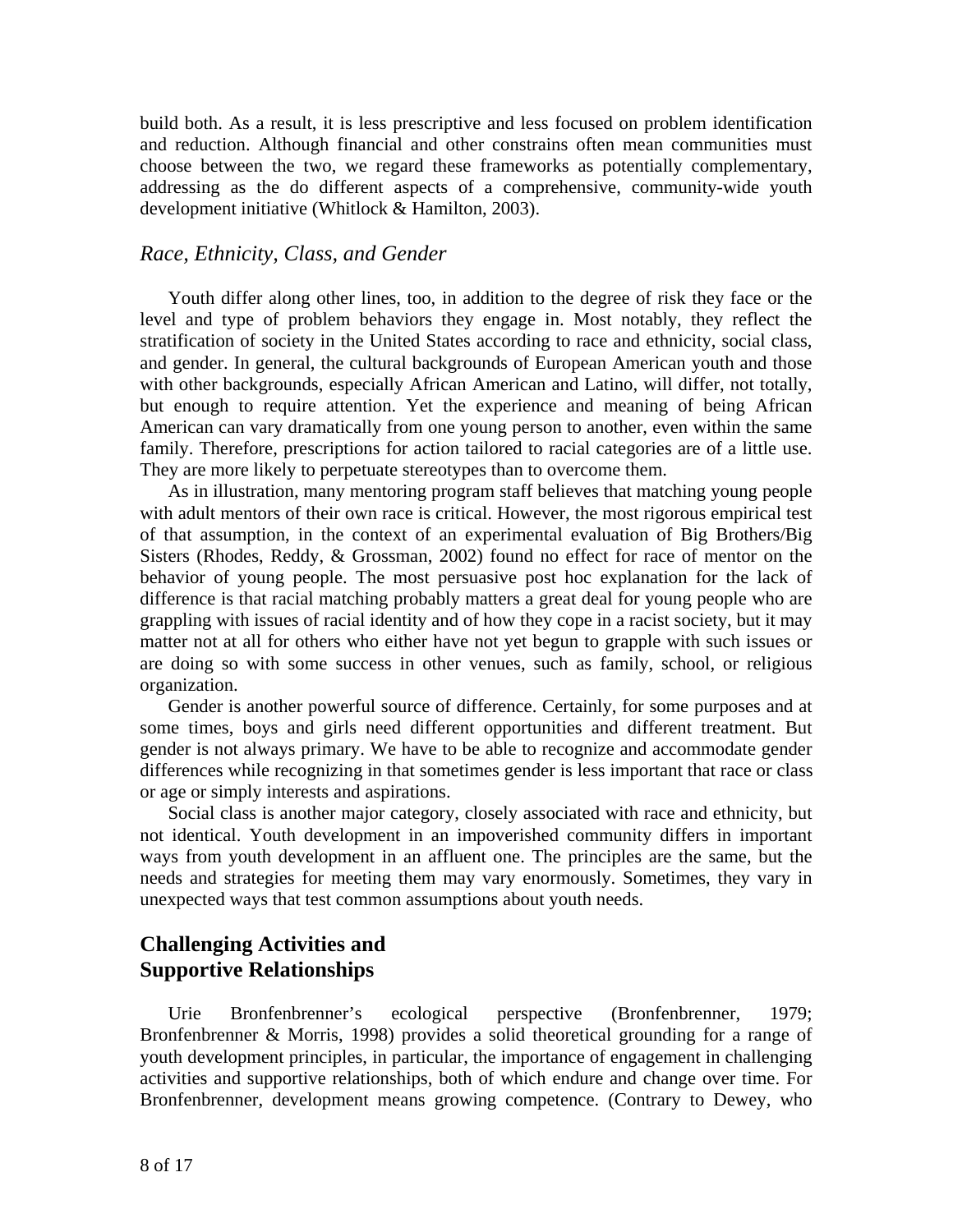defined development as inherently positive, Bronfenbrenner sees development as including the loss of capacities, as happens in aging, and dysfunction, which may result from harmful developmental influences.) "The engines of human development," according to Bronfenbrenner, are "proximal processes" (Bronfenbrenner & Morris, 1998, p.996). Proximal processes are activities that occur regularly over a long period of time and become progressively more complex. Learning to play piano, soccer, and chess are all examples.

 Bronfenbrenner's conception of human development suggest that development is generally promoted by engagement in activities that regular and enduring and that are challenging in the sense of increasing in complexity as people gain competence. Such activities may be performed solo with objects (e.g., photography or pottery) or symbols (e.g., writing poetry, writing a computer program) or both (e.g., painting, playing a musical instrument), but often, they also involve relationships with others. Those relationships are also most beneficial when they are regular, enduring, and reciprocal. Although relationships with adults are especially important, relationships with peers and with younger children also contribute to development. Bronfenbrenner's theory explains why playing soccer or chess, learning to dance, or planning on carrying out a community service project are more beneficial developmentally than watching television or gossiping with friends.

 Bronfenbrenner conceives of the environment in which development occurs as a set of nested contexts ranging from families and peer groups (microsystems) to the culture and government (macrosystems) and proposes a series of hypotheses about how these contexts or systems interact (Bronfenbrenner, 1979, p.22). Those who would promote youth development can use this conception to understand where a program, organization, or initiative fits among the contexts in which young people develop, and the range of influences on that process. Imagine two young people serving as interns in a hospital in a program like the one described in the chapter on work and service. What is most important for one may be the skills learned while helping patients do their exercises and the chance to learn about a potential career. What matters most for the other may be that the nurse in charge takes a personal interest in him, asks about his progress in school, his family, and his friends, and encourages him to continue his education.

 The best-designed program is, by itself, neither the sole nor even the strongest influence on the attitudes and behavior of the participants. Young people are also influenced by their peers, families, neighborhoods, the media, their perceptions of their chances to "make it," and the interactions among all these influences and more. Add to this mix the variety of interests, genetic endowments (including talents and temperament), and previous experiences different people bring with the, and it is no wonder that one hospital intern becomes a physical therapist as a result of the experience, whereas the other takes an entirely different career direction but attributes his success in part to the mentoring he experienced as an intern.

 Youth programs and organizations affect participants differently. Outcomes will never be uniform regardless of how good programs and organizations are. Such inescapable differences reinforce the importance of both variety and choice. One activity is not developmentally appropriate and enhancing for all.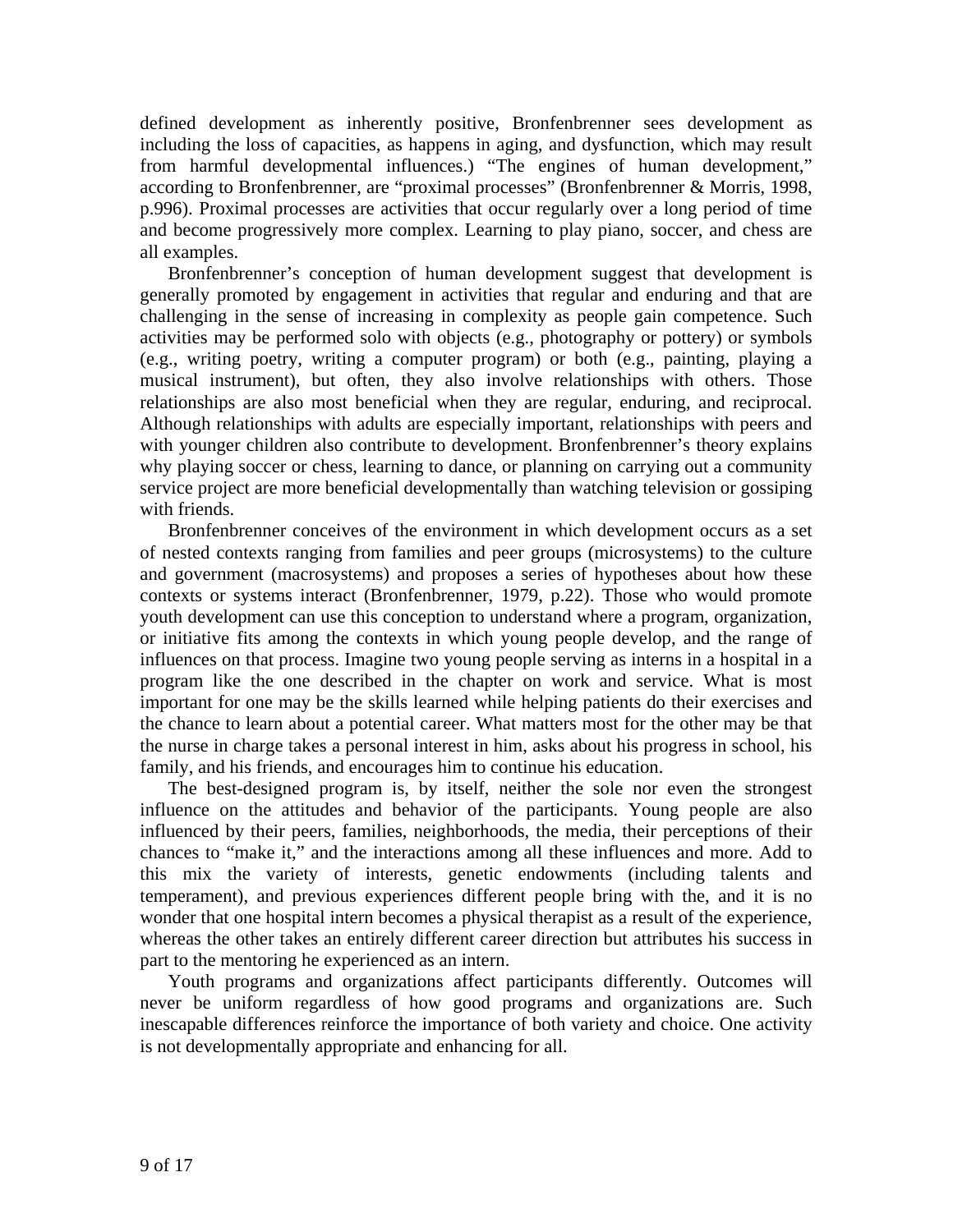## Youth Participation

 A corollary to the observation that youth have different interests and needs and therefore respond differently to the same opportunities is that they should have choices about which activities they participate in and they should have a chance to help shape those activities. This principle also follows from Bronfenbrenner's definition of proximal processes as reciprocal. Human beings develop through active engagement with their environment; by making choices and shaping that environment, they also direct their own development. They are more than passive recipients of external influences (Bronfenbrenner, 1979, p. 21).

 Development is not simply something that happens to a person; *agency* refers to the developing person's active involvement in shaping the process of development, for example, by choosing challenging activities and seeking supportive relationships. This conception underlies the principle that youth are participants rather than simply recipients; they are responsible actors. This principle goes by many names, such as youth voice, participation, and empowerment. It is rooted in the rights young people have as citizens of a democracy and in what is most beneficial to their development (Convention on the Rights of the Child, 1989). In addition, when programs engage participants in serious decisions, those programs usually benefit and as a result can be more responsive, more attractive, and more effective (Zeldin, McDaniel, Topitzes, & Calvert, 2000). The rights of both adults and youth are constrained and balanced by responsibilities. Emphasizing youth engagement and responsibility does not mean leaving young people to make all the decisions all the time. Older youth in general have greater capacity and opportunity to make decisions that affect themselves and others than do young children. (See chapter on youth organizations.)

## **Practices for Promoting Youth Development**

If the foregoing principles are valid, then putting them into practice will promote youth development. This assertion is consistent with the recommendation of the Committee on Community-Level Programs for Youth (National Research Council and Institute of Medicine, 2002, Table 4-1, pp. 90-91; see Table 1.3), which produced a list of features of settings that promote youth development based on the best available research:

> Physical and Psychological Safety Appropriate Structure Supportive Relationships Opportunities to Belong Positive Social Norms Support for Efficacy and Mattering Opportunities for Skill Building Integration of Family, School, and Community Efforts

 According to the Committee, these features are associated with progress toward the developmental goals they identified (i.e., "assets"). Note that these features correspond to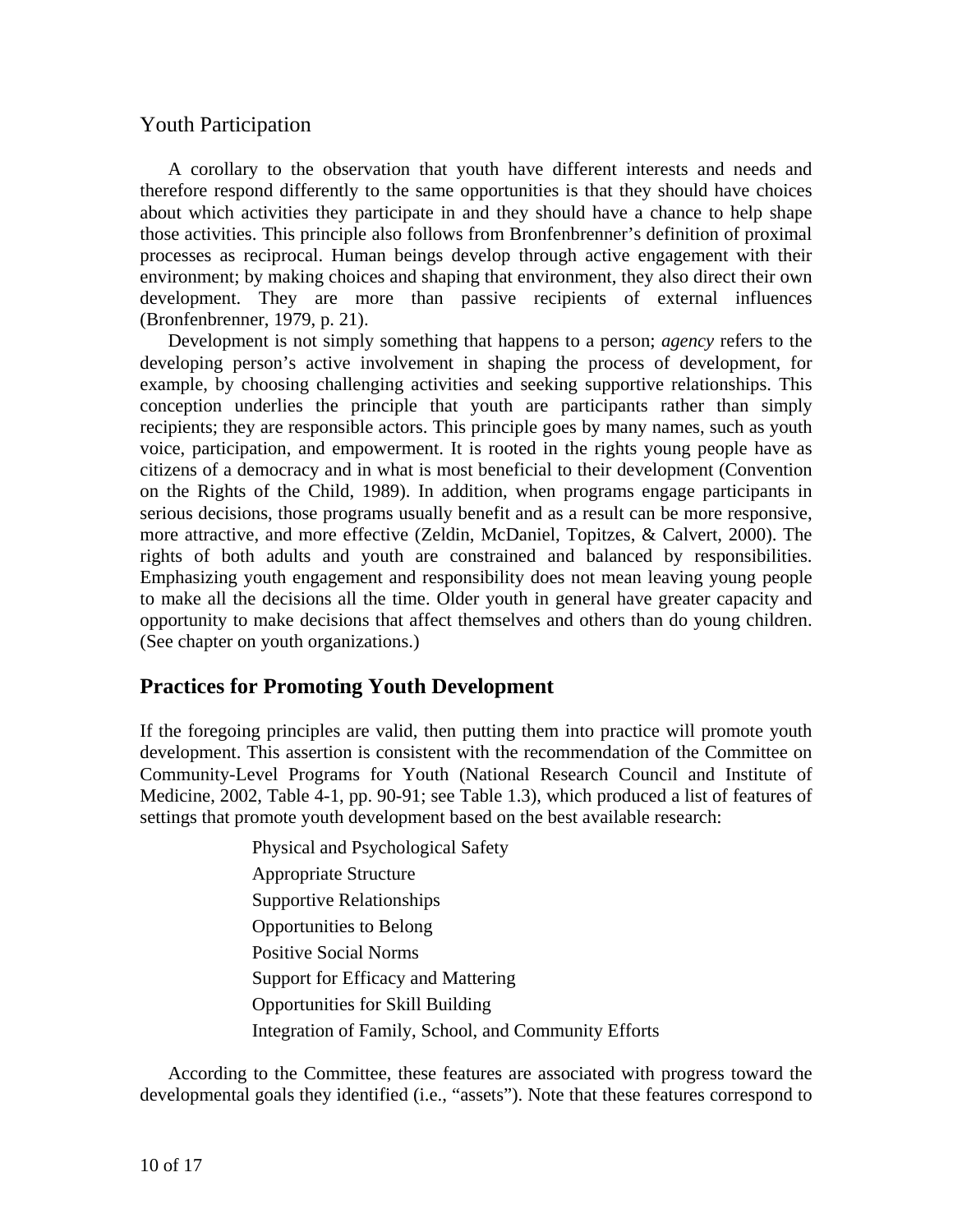the Search Institute's 20 "external assets" and are also quite consistent with the principles of youth development state at the beginning of this chapter. This list also echoes Maslow's (1970) hierarchy of human needs, which begins with survival needs and proceeds to self-actualization. We have not emphasized safety, but it is clearly fundamental.

 The challenge to practitioners is to figure out how to create environments that bring these features to life. The last feature, "integration of family, school, and community efforts," raises an added and exceptionally complex set of issues. It recalls Bronfenbrenner's (1979) enumeration of the different systems that comprise the ecology of human development and his propositions about the value of connections among them. Trying to integrate efforts across settings involves building systems in the sense of linked and mutually reinforcing places that promote the development of all.

 The term *community youth development* is often used to capture this aspect of youth development, emphasizing what we call *community-wide initiatives* (Villarruel, Perkins, Borden, & Keith, 2003). For some, this modifier seems redundant because by definition, youth development entails attempts to make communities healthier places for youth to live and grow. However, we find it helpful because it distinguishes community-wide mobilization from efforts within individual programs or organizations. Many of the illustrations in the chapters describe youth development programs in larger organizations (e.g., faith-based organizations and parks and recreation departments) and organizations that have additional purposes (e.g., juvenile justice). Although we do not include a community-wide focus as a critical component of our basic definition of youth development, the importance of the community is emphasized in the chapters on neighborhoods and community-wide initiatives.

 Youth development is more than helping one young person at a time; it entails the creation of a range of contexts or settings, including people and activities that promote youth development. Ideally, they constitute a system in the sense that they are inclusive, enduring, connected to each other, and connected to the larger macrosystem that surrounds them (e.g., labor, market, government, mass media). This definition of a system as inclusive, internally coherent, connected to other systems, and enduring (Hamilton & Hamilton, 1999, p. 7) differentiates a system from a program. First, a system is *inclusive* by being large enough to accommodate all those who qualify. A public school system, for example, which must find classroom space and teachers for every first grader who enrolls each fall, may be contrasted with a Head Start program, which typically turns away half to thirds of eligible applicants. Second, a system is *internally coherent*. It provides guidance to participants on how to move through it, and what a person does in one part of the system counts in another. An after-school program that is systematic is more than a menu of activities. Students can move sequentially through increasingly complex activities, taking more responsibility as they go, just as Algebra II builds on Algebra I. Third, a system is *externally connected*, or formally linked to other systems. For example, if a school requires students to perform community service, it should recognize service activities done under the auspices of a Boy Scout troop or religious youth group, provided they meet certain standards. Finally a system *endures*; it is not dependent on year-to-year allocations of "soft money."

 Our hope for this book is that it will give youth development practitioners some information, ideas, sources and models to use in trying to build youth development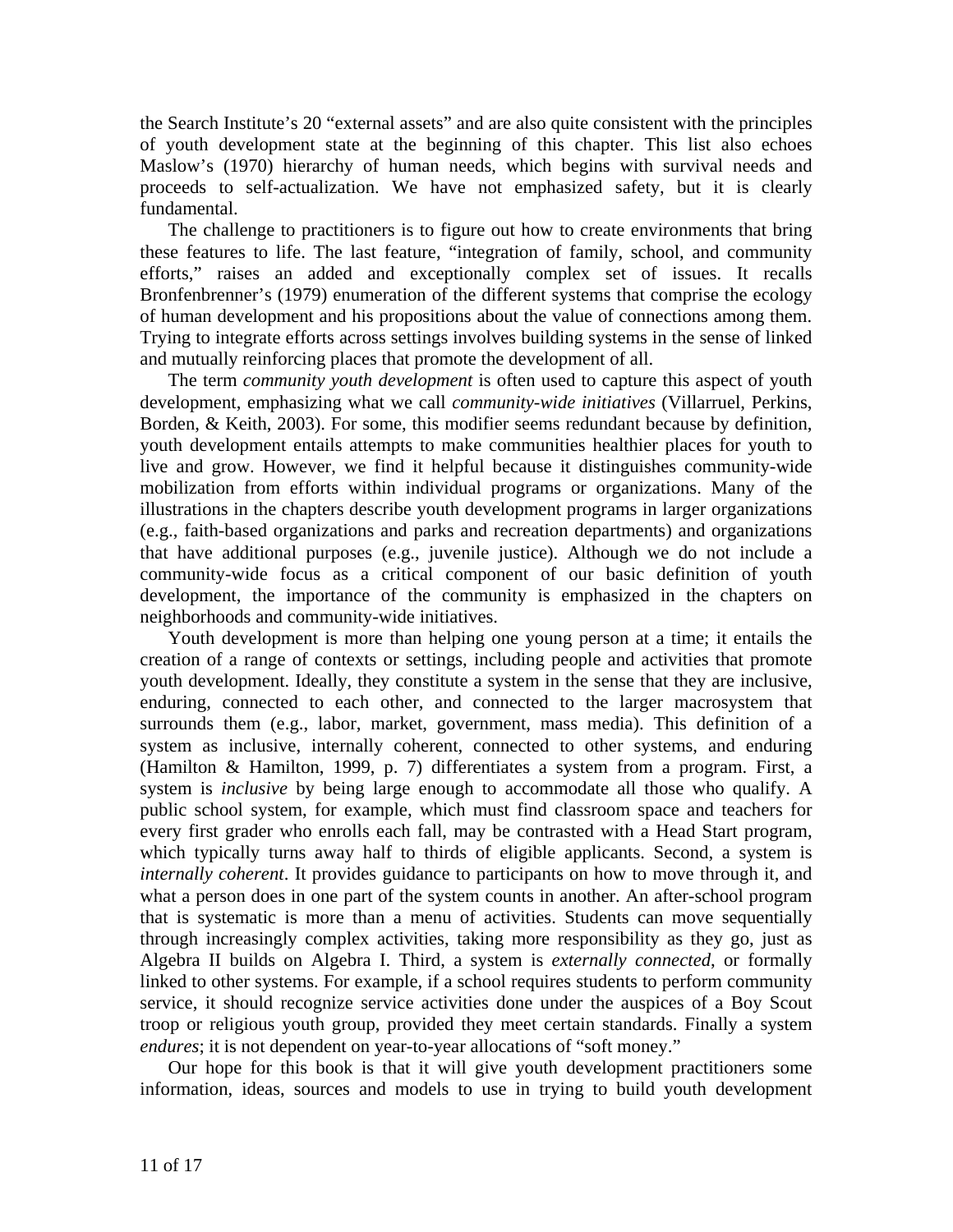systems. We have organized the book principally around the settings youth inhabit, believing that this fits with the way in which practitioners work. They are usually associated with one or more of these settings. However, as we planned a volume that would be brief enough to be usable, we realized that most readers would find the chapters on the settings they know best to be less informative for them than chapters on other settings. We urge readers to consult chapters on the settings they do no know well, to learn about and thereby work more effectively with people in them who share the goals and principles of youth development.

 We also made a choice not to include separate chapters on two important topics: youth participation and differences by race, ethnicity, class, and gender. Like the policy topic, we believe these issues are best understood in relation to the content of each chapter. Therefore, we asked chapter authors to discuss them. We do return to these issues again in the concluding chapter.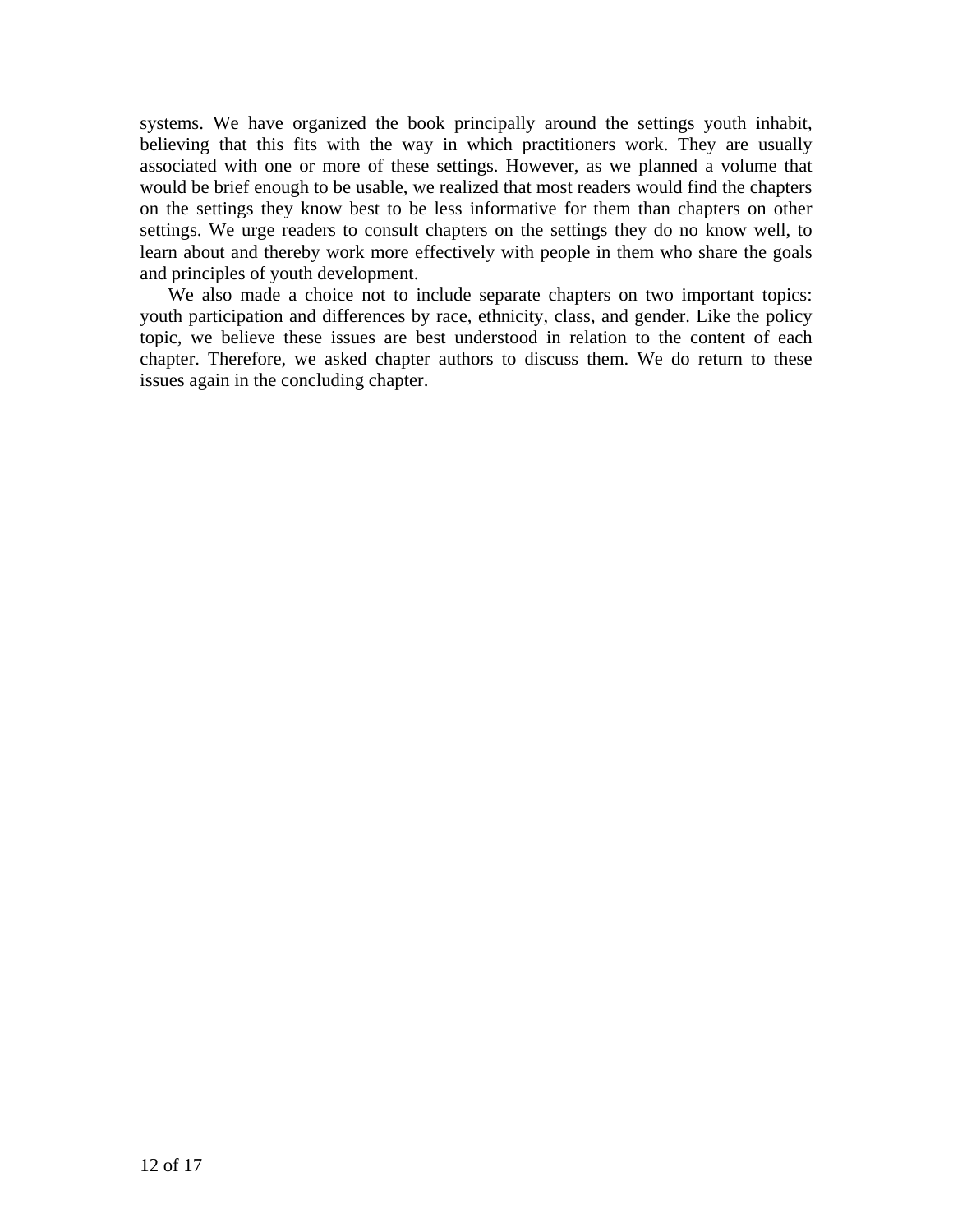#### Table 1.2

#### **40 Developmental Assets**

| Category | <b>Asset Name and Definition</b> |                        |  |
|----------|----------------------------------|------------------------|--|
|          |                                  | <b>External Assets</b> |  |

#### Support

- 1. Family Support-Family life provides high levels of love and support.
- 2. Positive Family Communication-Young person and her or his parent(s) communicate.
- 3. Other Adult Relationships-Young person receives support from three or more nonparent adults.
- 4. Caring Neighborhood-Young person experiences caring neighbors.
- 5. Caring School Climate-School provides a caring, encouraging environment.
- 6. Parent Involvement in Schooling-Parent(s) are actively involved in helping young person succeed in school.

#### Empowerment

- 7. Community Values Youth-Young person perceives that adults in the community value youth.
- 8. Youth as Resources-Young people are given useful roles in the community.
- 9. Service to Others-Young person serves as in the community one hour or more per week.
- 10. Safety-Young person feels safe at home, school, and in the neighborhood.

Boundaries & Expectations

- 11. Family Boundaries-Family has clear rules and consequences and monitors the young person's whereabouts.
- 12. School Boundaries-School provides clear rules and consequences.
- 13. Neighborhood Boundaries-Neighbors take responsibility for monitoring young people's behavior.
- 14. Adult Role Models-Parent(s) and other adults model positive, responsible behavior.
- 15. Positive Peer Influence-Young person's best friends model responsible behavior.
- 16. High Expectations-Both parent(s) and teachers encourage the young person to do well.

Constructive Use of Time

- 17. Creative Activities-Young person spends three or more hours per week in sports, clubs, or organizations at school and/or in the community.
- 18. Youth Programs-Young person spends three or more hours per week in sports, clubs, or organizations at school and/or in the community.
- 19. Religious Community-Young person spends one or more hours per week in activities in a religious institution.
- 20. Time at Home-Young person is out with friends "with nothing special to do" two or fewer nights per week.

#### **Internal Assets**

#### Commitment to Learning

- 21. Achievement Motivation-Young person is motivated to do well in school.
- 22. School Engagement-Young person is actively engaged in learning.
- 23. Homework-Young person is actively engaged in learning.
- 24. Bonding to School-Young person cares about her or his school.
- 25. Reading for Pleasure-Young person reads for pleasure three or more hours per week.

Positive Values

- 26. Caring-Young person places high value on helping other people.
- 27. Equality and Social Justice-Young person places high value on promoting equality and reducing hunger and poverty.
- 28. Integrity-Young person acts on convictions and stands up for her or his beliefs.
- 29. Honesty-Young person "tells the truth even when it is not easy."
- 30. Responsibility-Young person accepts and takes person responsibility.
- 31. Restraint-Young person believes it is important not to be sexually active or to use alcohol or other drugs.

Social Competencies

- 32. Planning and Decision Making-Young person knows how to plan ahead and make choices.
- 33. Interpersonal Competence-Young person has empathy, sensitivity, and friendship skills.
- 34. Cultural Competence-Young person has knowledge of and comfort with people of different cultural/racial/ethnic backgrounds.
- 35. Resistance Skills-Young person can resist negative peer pressure and dangerous situations.
- 36. Peaceful Conflict Resolution-Young person seeks to resolve conflict nonviolently.

Positive Identity

- 37. Personal Power-Young person feels he or she has control over "things that happen to me."
- 38. Self-Esteem-Young person reports having a high self-esteem.
- 39. Sense of Purpose-Young person reports that "my life has a purpose."
- 40. Positive View of Personal Future-Young person is optimistic about his or her personal future.

 $\overline{\phantom{a}}$  ,  $\overline{\phantom{a}}$  ,  $\overline{\phantom{a}}$  ,  $\overline{\phantom{a}}$  ,  $\overline{\phantom{a}}$  ,  $\overline{\phantom{a}}$  ,  $\overline{\phantom{a}}$  ,  $\overline{\phantom{a}}$  ,  $\overline{\phantom{a}}$  ,  $\overline{\phantom{a}}$  ,  $\overline{\phantom{a}}$  ,  $\overline{\phantom{a}}$  ,  $\overline{\phantom{a}}$  ,  $\overline{\phantom{a}}$  ,  $\overline{\phantom{a}}$  ,  $\overline{\phantom{a}}$ 

Source: ©1997 by Search Institute, www.search-institute.org. This page reproduced, with permission, for educational, noncommercial use only.

Note: Search Institute has identified the above building blocks of healthy development that help young people grow up healthy, caring, and responsible.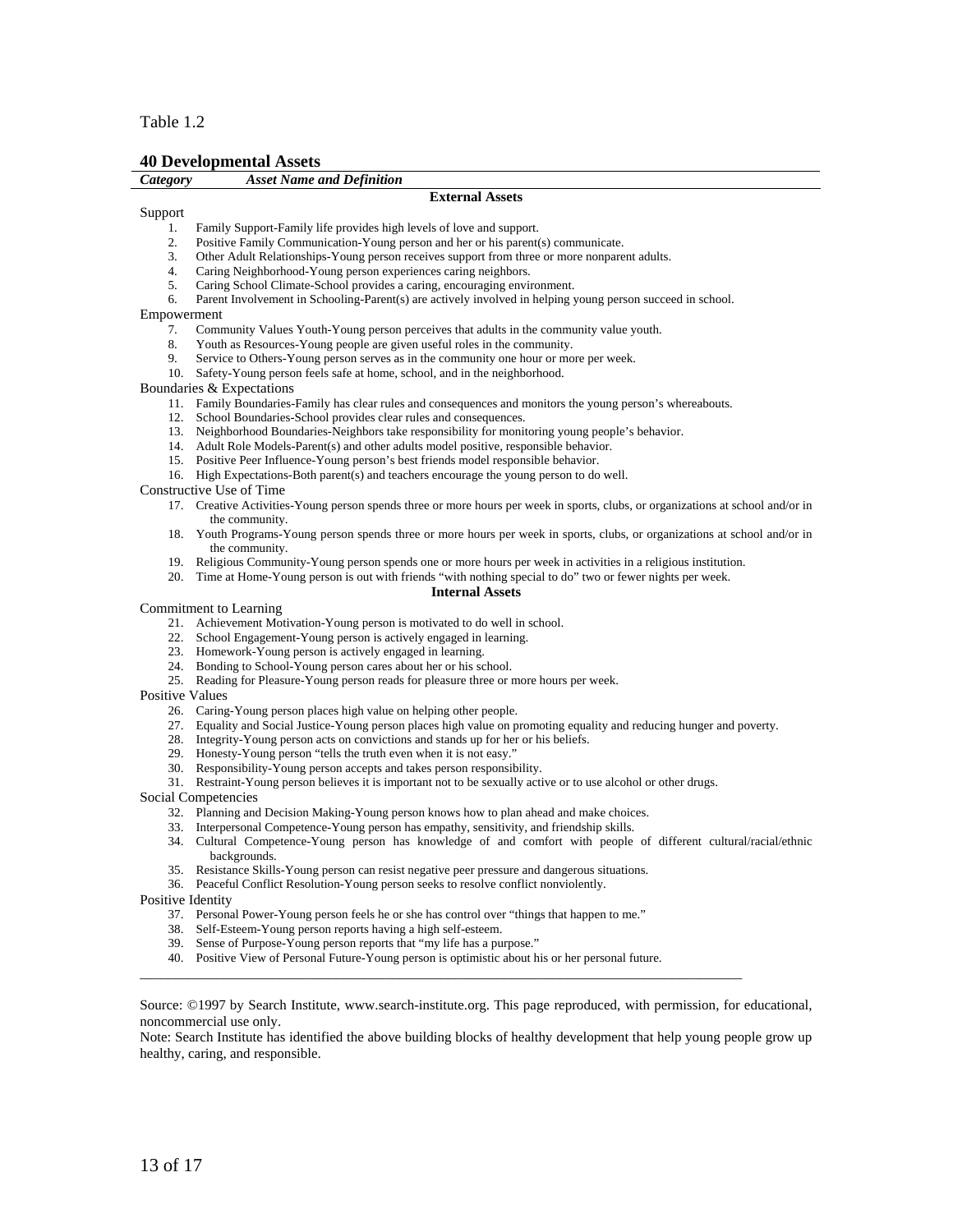#### Table 1.3

| reatures of I ositive Developmental Settings                         |                                                                                                                                                                                                                                                                                                                                                                      |                                                                                                                                                                                                                               |  |
|----------------------------------------------------------------------|----------------------------------------------------------------------------------------------------------------------------------------------------------------------------------------------------------------------------------------------------------------------------------------------------------------------------------------------------------------------|-------------------------------------------------------------------------------------------------------------------------------------------------------------------------------------------------------------------------------|--|
|                                                                      | <i>Descriptors</i>                                                                                                                                                                                                                                                                                                                                                   | <b>Opposite Poles</b>                                                                                                                                                                                                         |  |
| Physical and<br>Psychological<br>Safety                              | Safe and health-promoting facilities; and practices that<br>increase safe peer group interaction and decrease unsafe<br>or confrontational peer interactions.                                                                                                                                                                                                        | Physical and health, dangers; fear;<br>feeling of insecurity; sexual and<br>physical harassment; and verbal<br>abuse                                                                                                          |  |
| Appropriate<br>Structure                                             | Limit setting; clear and consistent rules and expectations;<br>firm-enough control; continuity and predictability; clear<br>boundaries; and age-appropriate monitoring.                                                                                                                                                                                              | Chaotic; disorganized; laissez-faire;<br>rigid; over controlled; and autocratic.                                                                                                                                              |  |
| Supportive<br>Relationships                                          | Warmth; closeness; connectedness; good<br>communication; caring; support; guidance; secure<br>attachment; and responsiveness.                                                                                                                                                                                                                                        | Cold; distant; over controlling;<br>ambiguous support; untrustworthy;<br>focused on winning; inattentive;<br>unresponsive; and rejecting.                                                                                     |  |
| Opportunities to<br>Belong                                           | Opportunities for meaningful inclusion, regardless of<br>one's gender, ethnicity, sexual orientation, or disabilities;<br>social inclusion, social engagement, and integration;<br>opportunities for sociocultural identity formation; and<br>support for cultural and bicultural competence.                                                                        | Exclusion; marginalization; and<br>intergroup conflict.                                                                                                                                                                       |  |
| <b>Positive Social</b><br><b>Norms</b>                               | Rules of behavior; expectations; injunctions; ways of<br>doing things; values and morals; and obligations for<br>service.                                                                                                                                                                                                                                            | Normlessness; anomie; laissez-faire<br>practices; antisocial and amoral<br>norms; norms that encourage<br>violence; reckless behavior;<br>consumerism; poor health practices;<br>and conformity.                              |  |
| Support for<br>Efficacy and<br>Mattering                             | Youth based; empowerment practices that support<br>autonomy; making a real difference in one's community;<br>and being taken seriously. Practice that includes<br>enabling, responsibility granting, and meaningful<br>challenge. Practices that focus on improvement rather<br>than on relative current performance levels.                                         | Unchallenging; over controlling;<br>disempowering; and disabling.<br>Practices that undermine motivation<br>and desire to learn, such as excessive<br>focus on current relative performance<br>level rather than improvement. |  |
| Opportunities for<br><b>Skill Building</b>                           | Opportunities to learn physical, intellectual,<br>psychological, emotional, and social skills; exposure to<br>intentional learning experiences; opportunities to learn<br>cultural illiteracies, media literacy, communication skills,<br>and good habits of mind; preparation for adult<br>employment; and opportunities to develop social and<br>cultural capital. | Practices that promote bad physical<br>habits and habits of mind; and<br>practices that undermine school and<br>learning.                                                                                                     |  |
| Integration of<br>Family, School,<br>and Community<br><b>Efforts</b> | Concordance; coordination; and synergy among family,<br>school, and community.                                                                                                                                                                                                                                                                                       | Discordance; lack of<br>communications; and conflict.                                                                                                                                                                         |  |

### **Features of Positive Developmental Settings**

Source: Adapted from National Research council and Institute of Medicine (2002), Table 4-1, pp. 90-91. Reprinted with permission from Community Programs to Promote Youth Development. ©2002 by the National Academy of Sciences, Washington, DC.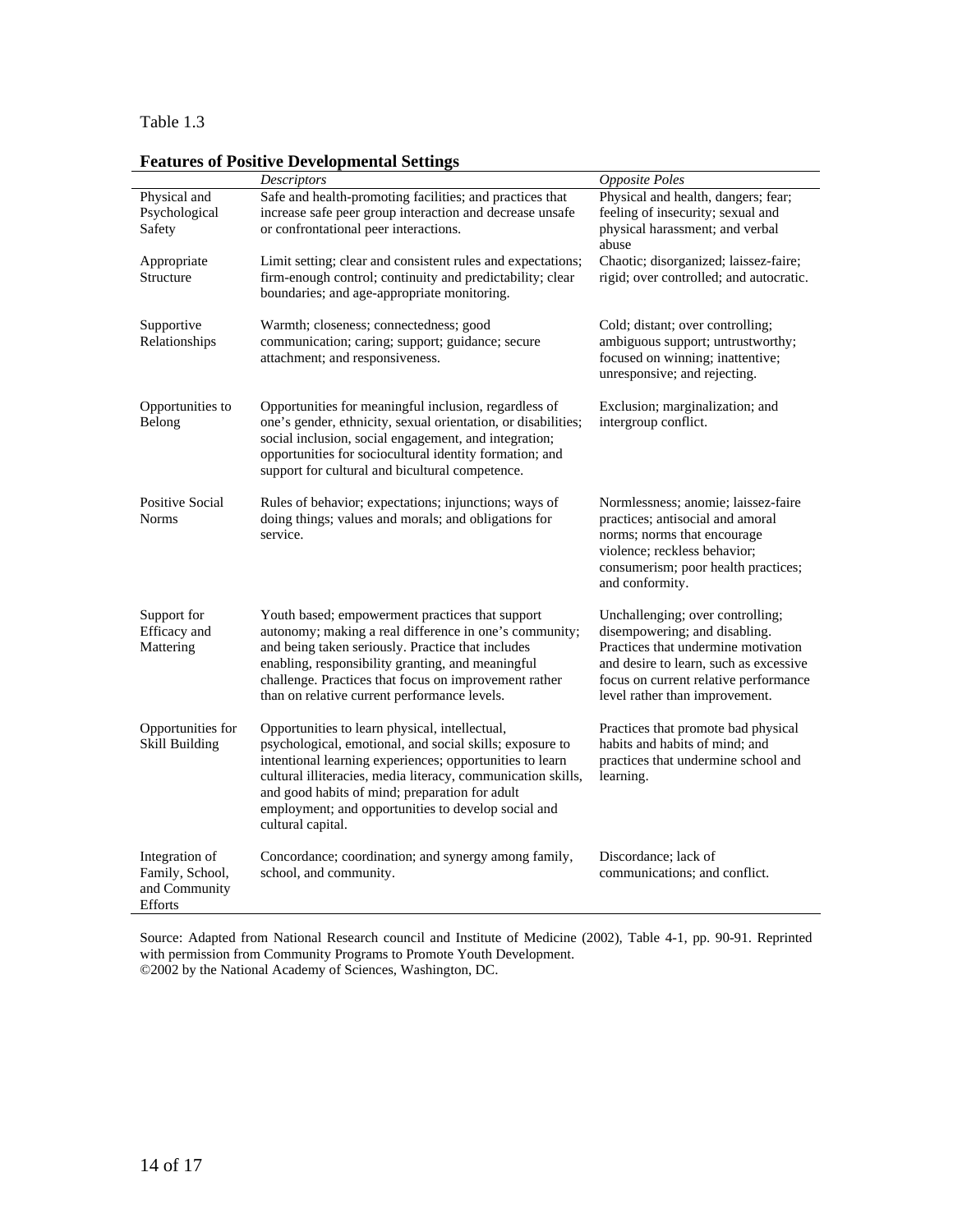### **Additional Resources on Youth Development**

- The American Youth Policy Forum is an excellent source of policy-related material and other information. Available at: [http://www.aypf.org/index.htm.](http://www.aypf.org/index.htm)
- The Center for Youth Development and Policy Research has helped shift the public debate from youth problems to youth development and makes resources available. Available at: [www.cyd.aed.org.](http://www.cyd.aed.org/)
- Child Trends has a large and diverse list of publications, including research papers, research briefs, literature reviews, and a growing collection of "what works" interactive tables that identify programs proven by research to be effective in promoting child and youth development. They also have an on-line data bank that offers continuously updated trend data with the latest national estimates for all indicators, including downloadable graphics and tables. See especially, American Teens: A Special Look at "What Works" in Adolescent Development. Available at: [http://www.childtrends.org](http://www.childtrends.org/).
- *Community Youth Development* is a journal published by the Institute for Just Communities (IJC) and the Institute for Sustainable Development, Heller School of Social Policy and Management, Brandeis University, in collaboration with the national Association of Extension 4-H Agents (NAE4-HA). Available at: [http://www.cydjournal.org/.](http://www.cydjournal.org/)
- CYFERnet is a Web site containing program materials, research, and other information from land grant universities and county cooperative extension offices across the country. Available at: <http://www.cyfernet.org//>.
- The Forum for Youth Investment (Karen Pittman) has a wealth of information. Their newsletter is always valuable. Available at: [http://www.forumforyouthinvestment.org/.](http://www.forumforyouthinvestment.org/)
- The National Training Institute for Community Youth Work provides curricula and training to strengthen youth worker practice. Available at: [www.nti.aed.org.](http://www.nti.aed.org/)
- The National Youth Development Information Center is maintained by the National Collaboration for Youth, whose members include the national 4-H Council and other major youth-serving organizations. It contains a wealth of information on programs, funding, and research. Available at: [http://www.nydic.org/nydic/.](http://www.nydic.org/nydic/)
- Public/Private Ventures conducts excellent research on youth programs. Available: [http://www.ppv.org.](http://www.ppv.org/)
- The Search Institute (Peter Benson) promotes community youth development using its 40-assets framework. It provides support to communities and extensive research. Available at: [http://www.search-institute.org/.](http://www.search-institute.org/)
- The Social Development Research Group, University of Washington School of Social Work, is the origin of "Communities That Care" (Catalano & Hawkins), the best source for youth programs that have been validated by research. Available at: [http://depts.washington.edu/sdrg/.](http://depts.washington.edu/sdrg/) A commercial publisher handles some of their materials: [http://www.channing-bete.com/positiveyouth/.](http://www.channing-bete.com/positiveyouth/)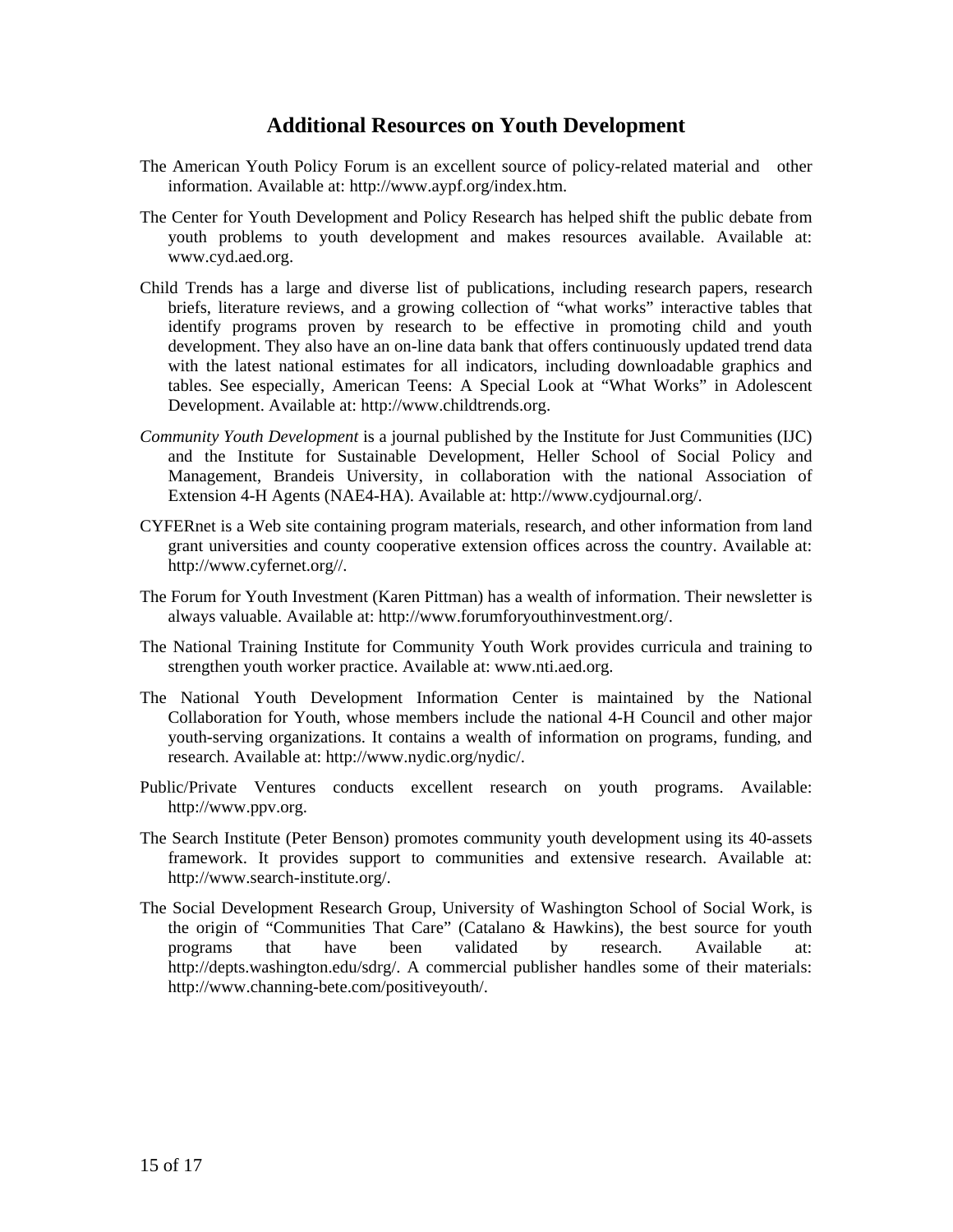#### **Notes**

- 1. S.F. Hamilton devised and contributed this definition to a New York State policy statement (Partners for Children and Adolescent Project Team, 2000). He later found a parallel three-part definition on the Web site of the National Youth Development Information Center ([www.nydic.org](http://www.nydic.org/)), attributed to Edginton & deOlivera (1995, Spring), "A Model of Youth Work Orientations," *Humanics*, pp. 3-7.
- 2. Pittman, Irby, and Ferber (2000) distinguish the following domains: cognitive, social, physical, emotional, personal, civic, and vocational development.

### **References**

- Benson, P.L. (1997). *All kids are our kids: What communities must do to raise caring and responsible children and adolescents*. San Francisco: Jossey-Bass.
- Bronfenbrenner, U. (1979). *The ecology of human development: Experiment by nature and design*. Cambridge, MA: Harvard University Press.
- Bronfenbrenner, U., & Morris, P. (1998). The ecology of developmental processes. In R.M. Lerner (Ed.), *Handbook of child psychology: Vol.1. Theoretical models of human development* (5<sup>th</sup> ed.). New York: Wiley.
- Catalano, R.F., Berglund, L.M., Ryan, J.A.M., Lonczak, H.S., & Hawkins, J.D. (1998). *Positive youth development in the United States: Research findings on evaluations of positive youth development programs.* Report prepared for U.S. Department of Health and Human Services, Office of the Assistant Secretary for Planning and Evaluation, and the National Institute for Child Health and Human Development. (Available at: <http://aspe.os.dhhs.gov/hsp/positiveyouthdev99/>)
- Catalano, R.F., & Hawkins, J.D. (1996). The social development model: A theory of antisocial behavior. In J.D. Hawkins (Ed.), *Delinquency and crime: Current theories* (pp. 149-197). New York: Cambridge University Press.
- Convention on the Rights of the Child. (1989). Retrieved on March 17, 2003, from [http://www.unicef.org/crc/crc.htm.](http://www.unicef.org/crc/crc.htm)
- Developmental Research and Programs, Inc. (2000). *Communities That Care: Prevention strategies: A research guide to what works.* Seattle, WA: Author.
- Dewey, J. (1938). *Experience and education*. New York: Collier.
- Dryfoos, J. (1990). *Adolescents at risk: Prevalence and prevention*. New York: Oxford University Press.
- Hamilton, M.A., & Hamilton, S.F. (1999). *Building strong school-to-work systems: Illustrations of key components.* Washington, DC: U.S. Government Printing Office. (Also available at: [http://www.human.cornell.edu/youthwork/\)](http://www.human.cornell.edu/youthwork/)
- Jessor, R., & Jessor, S.L. (1977). *Problem behavior and psychosocial development: A longitudinal study of youth*. New York: Academic Press.
- Kohlberg, L., & Mayer, R. (1972). Development as the aim of education. *Harvard Educational Review*, 42, 449-496.
- Maslow, A.H. (1970). *Motivation and personality*. New York: Harper & Row.